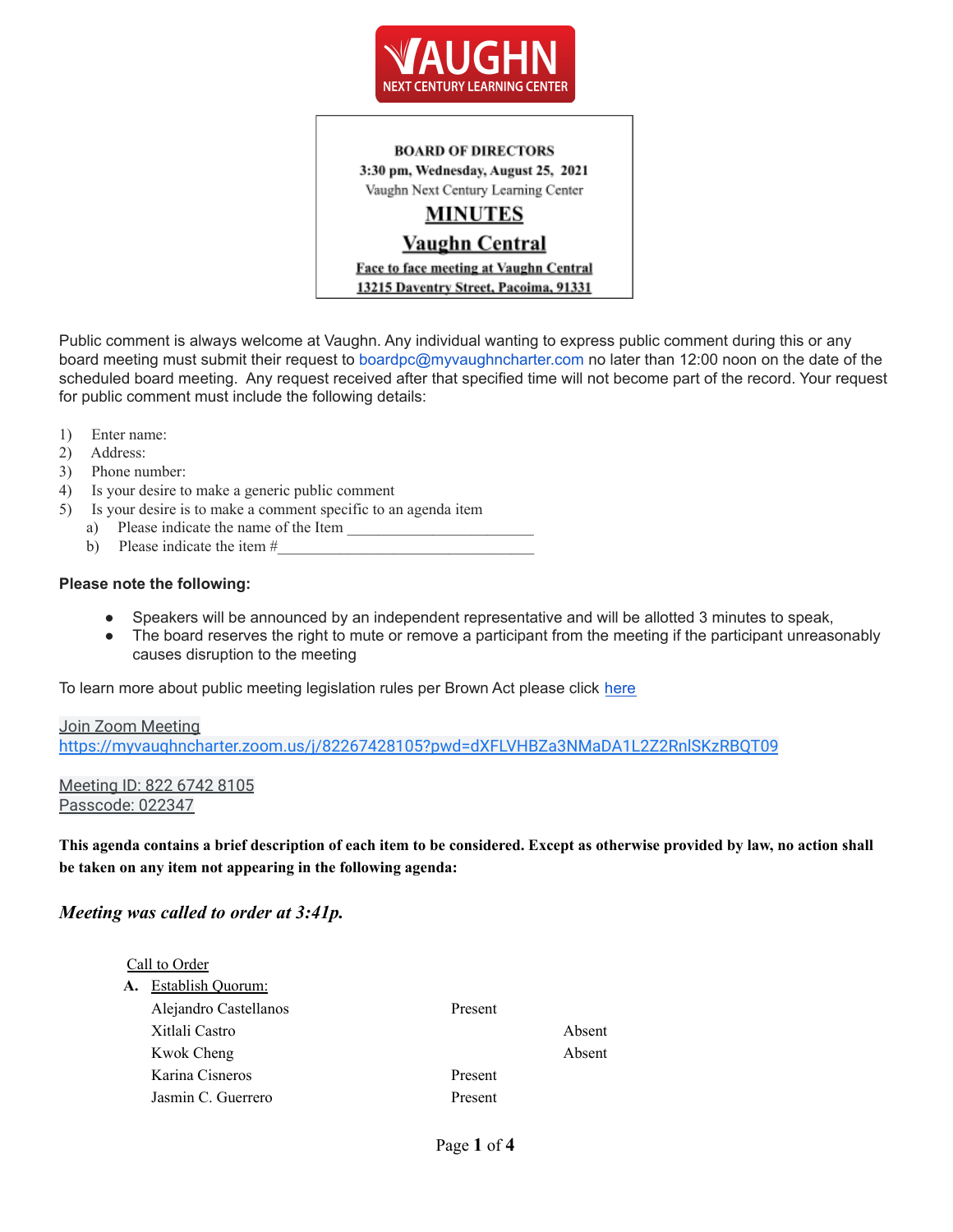| Alejandro Nevarez                            | Present |        |
|----------------------------------------------|---------|--------|
| Jonathan Ochoa                               | Present |        |
| Arturo Suarez                                | Present |        |
| <b>Advisory Student Members (non-voting)</b> |         |        |
| Diana Castellanos                            |         | Absent |
| Franco De Santiago Acero                     | Present |        |

## **Public Comments:**

**Approval of Minutes:** The board is to review and approve the minutes from the June 9 and June 29 (special meeting) board meetings.

*Board member Alejandro Nevarez motions to approve the minutes from the June 9 and June 29 board meetings. Jasmin Guerrrero seconds the motion. The motion passes unanimously.*

| Governance (20 minutes) |                                                                                                                                                                                                                                    |                            |  |
|-------------------------|------------------------------------------------------------------------------------------------------------------------------------------------------------------------------------------------------------------------------------|----------------------------|--|
| G1                      | The Board welcomes new Vaughn Director of Finance and new Director of<br>Mental Health - The board will be introduced to new director of finance, Ms.<br>Yolanda Guttieirrez and new director of mental health, Ms. Hazel Tercero. | Information<br><b>Item</b> |  |
| G2                      | <b>Board of Directors-</b> The Board will continue to outreach and recruit potential<br>future Board members in the event of Board opening(s) with a focus in recruiting<br>parent member( $s$ ).                                  | Information<br>Item        |  |

### **Business and Operations (60 mins)**

| B1             | <b>School Reopening Update-</b> The CEO and Campus Operations Manager will<br>provide the Board with a school reopening update.                                                                                                                                                                                                                             | Information<br>Item |                                             |
|----------------|-------------------------------------------------------------------------------------------------------------------------------------------------------------------------------------------------------------------------------------------------------------------------------------------------------------------------------------------------------------|---------------------|---------------------------------------------|
|                | Attendance rates, while fluctuating, are higher. We have been testing<br>for COVID weekly with 13 total positive cases in 4 weeks of testing.                                                                                                                                                                                                               |                     |                                             |
| B2             | Fiscal Matter: 2020-2021 Unaudited Actual Report (UAR) – Director of<br>Finance will present the UAR. The Board will review, discuss and move to<br>approve Vaughn's 2020-21 UAR.<br><b>Board member Jonathan Ochoa moved to approve Vaughn's 2020-21</b><br>UAR. Board member Alejandro Castellanos seconded the motion. The<br>motion passes unanimously. | <b>Action</b> Item  | Votes:<br>Yes: $5$<br>No: 0<br>Abstained: 0 |
| B <sub>3</sub> | <b>Fiscal Matter: Request for Proposal(s) (RFP)</b> – Vaughn Board will receive<br>information regarding the need to rebid certain service contracts delineated in<br>Vaughn's Fiscal Handbook including Independent Auditor, Investment<br>Management Monitor, and Reprographic Contractor.                                                                | Information<br>Item |                                             |
| <b>B4</b>      | Goldstar Bids SY 21-22 Request authorization to Piggyback on Riverside                                                                                                                                                                                                                                                                                      | Action Item         | Votes:                                      |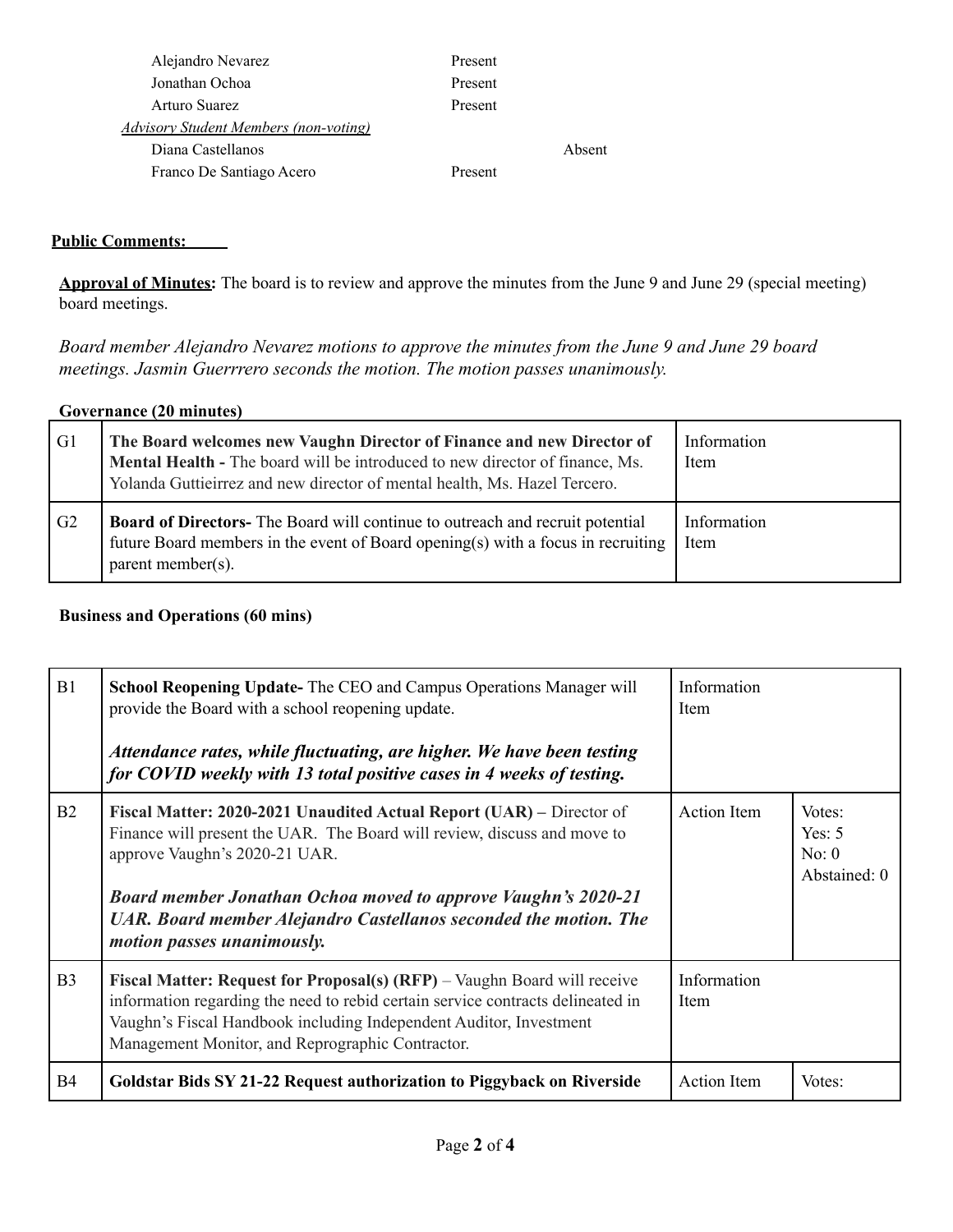|                | USD RFP#2017/18-11 Fresh Bread and Tortilla products and Westminster<br>SD RFP#19-20-04 Distribution of Processed USDA Commodities,<br>Commercial Equivalents, and Commercial Food Products- The Board will<br>discuss and move to approve of the authorization to Piggyback on Riverside<br>USD RFP#2017/18-11 Fresh Bread and Tortilla products and Westminster SD<br>RFP#19-20-04 Distribution of Processed USDA Commodities, Commercial<br>Equivalents, and Commercial Food Products for the 2021-2022 school year.<br>Board member, Jasmin Guerrero moved to approve of the authorization to<br>Piggyback on Riverside USD RFP#2017/18-11 Fresh Bread and Tortilla<br>products and Westminster SD RFP#19-20-04 Distribution of Processed USDA<br><b>Commodities, Commercial Equivalents, and Commercial Food Products for</b><br>the 2021-2022 school year. Board member Alejandro Nevarez seconded<br>the motion. The motion passes unanimously. |                    | Yes: $5$<br>No: 0<br>Abstained: 0           |
|----------------|--------------------------------------------------------------------------------------------------------------------------------------------------------------------------------------------------------------------------------------------------------------------------------------------------------------------------------------------------------------------------------------------------------------------------------------------------------------------------------------------------------------------------------------------------------------------------------------------------------------------------------------------------------------------------------------------------------------------------------------------------------------------------------------------------------------------------------------------------------------------------------------------------------------------------------------------------------|--------------------|---------------------------------------------|
| B <sub>5</sub> | School Wellness Policy- The Board will review, discuss and move to approve<br>updates to the School Wellness Policy to align with Federal guidelines.<br>Board member, Jasmin Guerrero moved to approve updates to the School<br>Wellness Policy to align with Federal guidelines. Board member Jonathan<br>Ochoa seconded the motion. The motion passes unanimously.                                                                                                                                                                                                                                                                                                                                                                                                                                                                                                                                                                                  | <b>Action Item</b> | Votes:<br>Yes: $5$<br>No: 0<br>Abstained: 0 |
| <b>B6</b>      | Credit Card Assignment- The school will cancel the credit card assigned to the<br>former Business Director. The board will move to approve the transfer of a<br>Vaughn credit card to the new Director of Finance, Ms. Yolanda Guiterrez.<br>Board member Alejandro Castellanos moved to approve the transfer of a<br>Vaughn credit card to the new Director of Finance, Ms. Yolanda Guiterrez.<br>Board member Alejandro Nevarez seconded the motion. The motion<br>passes unanimously.                                                                                                                                                                                                                                                                                                                                                                                                                                                               | <b>Action Item</b> | Votes:<br>Yes: $5$<br>No: 0<br>Abstained: 0 |
| B7             | The Pfizer coronavirus vaccine gets full FDA approval- The Board will<br>discuss potentially moving to approve a mandate to have Vaughn staff and<br>students 16 years or older get vaccinated as a condition to attend school.                                                                                                                                                                                                                                                                                                                                                                                                                                                                                                                                                                                                                                                                                                                        | Informational Item |                                             |

# **Curriculum and Instruction (20 minutes)**

| C <sub>1</sub> | 2021-2022 Independent Study (IS) Board Policies (AB130) - The Board will<br>review and discuss the prepared Board policies needed to generate IS<br>apportionment and will move to approve Vaughn's IS policies. | <b>Action</b> Item | Votes:<br>Yes: $5$<br>No: 0<br>Abstained: 0 |
|----------------|------------------------------------------------------------------------------------------------------------------------------------------------------------------------------------------------------------------|--------------------|---------------------------------------------|
|                | <b>Board member, Jasmin Guerrero moved to approve Vaughn's IS policies.</b><br>Board member Alejandro Castellanos seconded the motion. The motion<br>passes unanimously.                                         |                    |                                             |